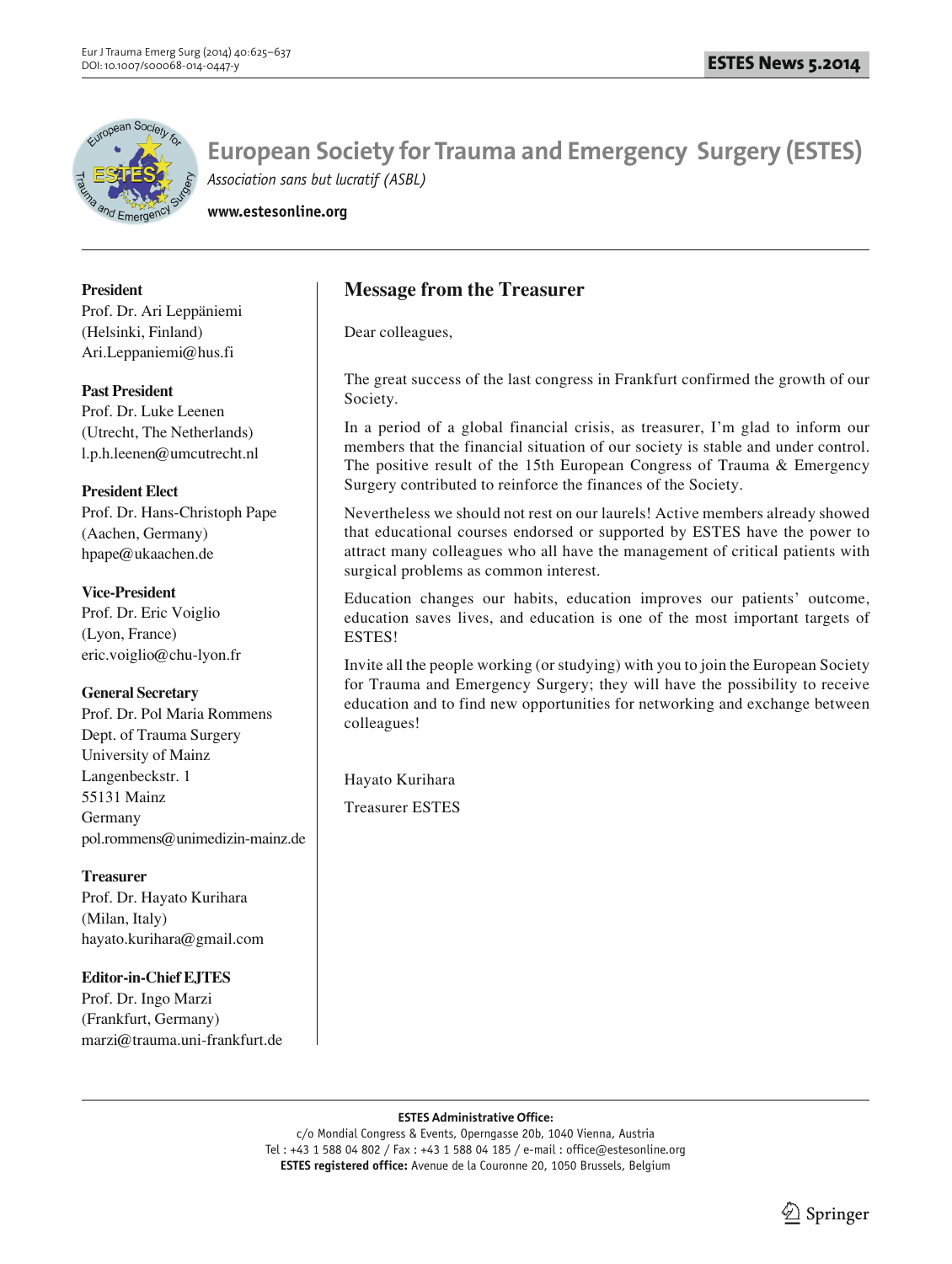

**www.estesonline.org**

# **Report of ESTES Grant Winner Dr. Amy Charlotte Gunning**



### **Scientific work and future research**

I started my first steps in trauma surgery research in 2009 as a medical student under the supervision of Prof. Luke Leenen at the University Medical Center Utrecht (UMCU) in the Netherlands, a Level I trauma center since 2000.

I have participated in studies in which we have evaluated the outcome of trauma patients in a matured trauma system and in which we have described the time of death distribution through the years.<sup>1, 2</sup> We have demonstrated in these studies that the performance of our trauma center improved through the years and the time of death distribution changed over time as the trauma center matured. The studies were presented at the ESTES Congress in Milan, Italy in 2011 and Basel, Switzerland in 2012, respectively.

Though trauma systems were implemented in trauma care worldwide to improve patients' outcome, there still is no uniform model of trauma care. We wanted to continue the research

with the evaluation of trauma systems and center differences and compare the outcomes. Learning from other systems worldwide will improve the approach to trauma care globally. Furthermore, we wanted to address the trauma scores and models currently used in trauma care. In our opinion the trauma models need to be updated and changed.

In order to gain more statistical knowledge and in particular about the development of models, I additionally started with the Master Epidemiology and graduated in March 2014. During the first year of the study, I applied for and was also selected and honoured with the Mosaic Grant, provided by the Netherlands Organisation for Scientific Research. With these finances I now have a position as a PhD student at the UMCU and am able to execute the proposed research project.

This research project is performed in collaboration with Harborview Medical Center in Seattle, United States, under the supervision of Prof. Ronald Maier and the John Hunter Hospital in Newcastle, Australia under the supervision of Prof. Zsolt Balogh. In this research, I will evaluate the differences in trauma patients outcome in the three Level I trauma centers and investigate whether the designation of the trauma centers and systems contribute to the outcome of the trauma patients.

In our first study, the primary goal was to evaluate whether patient volume does matter in trauma care. I have compared the survival of trauma patients and demonstrated that patients admitted in a high-volume trauma center are more likely to survive than patients admitted in a low-volume trauma center. This study showed a positive volume–outcome relationship for trauma patients treated in a Level I center.

Following this, new questions arose from the first study. We have used the TRISS methodology to analyze the performances of the trauma centers and evaluated whether all three trauma centers met the international standard. We want to investigate whether TRISS is still a valid method to evaluate the trauma center performance. Are the predictors still applicable in current trauma care and in all the trauma systems? TRISS was derived a couple of decades ago in a trauma population that might not be representative of the current trauma population.

**ESTES Administrative Office:**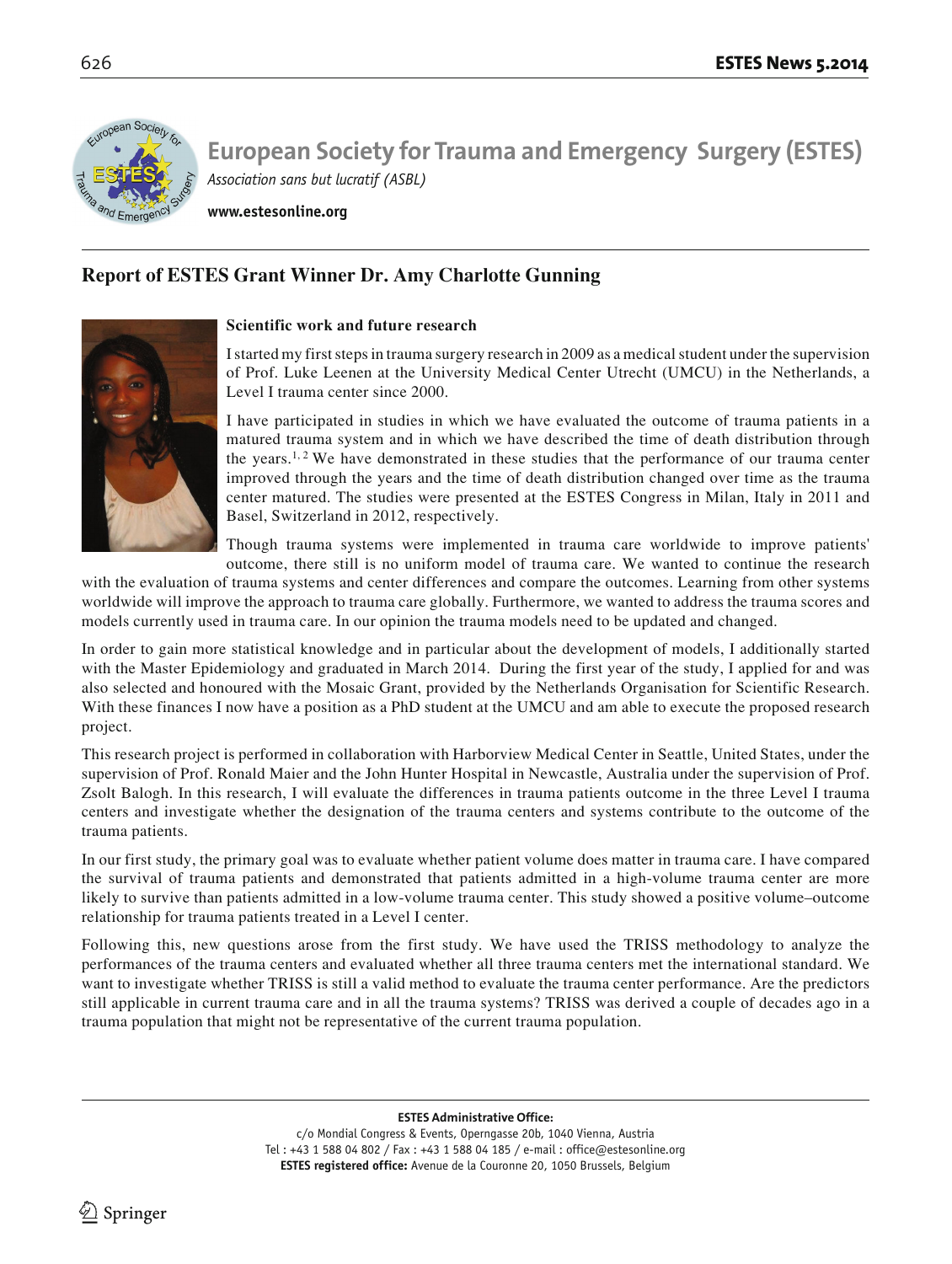**www.estesonline.org**

Moreover, the geographical and demographic characteristics differ between countries. We want to investigate whether geographic specific models should be derived to obtain reliable results. Furthermore, another question that arose from the study is whether it is possible to use other outcome measurements such as the health-related quality of life as an indicator for the trauma center performances. I will address all these topics and more in future studies.

### **Activities during the ESTES Congress**

I had the privilege to present the first results of our study named "Volume Does Matter" at the European Congress of Trauma and Emergency Surgery in Frankfurt. This congress had the perfect audience to present the results to and was the ultimate platform to open the discussion with leading experts in this research field throughout the world.

The conclusion of our study was that trauma patients in high-volume trauma centers are more likely to survive compared to patients admitted in low-volume trauma centers. This was demonstrated in all trauma patients, as a subanalysis in severely injured patients with an Injury Severity Score above 15. These results could change the trauma care approach worldwide.

In the question and answer session after the presentation, we discussed why the differences in mortality are attributed to the patient volume. It was further discussed whether the prehospital times could have influenced the mortality rate.

During the congress, I was in particular interested in the session "Further development in trauma scores – New perspectives". This topic was addressed by various leading experts and was in line with the trauma research field I am currently in. The session started with a clear overview of the Trauma Scoring Systems and the development of these scores overtime, presented by Prof. Howard Champion.

Furthermore, in this session topics were discussed regarding the reliability of the ISS. It was discussed whether we should move to the New ISS (NISS) in which the squares of the three highest Abbreviated Injury Scale (AIS) scores are summed regardless of the body region. This subject caused much discussion. An active discussion was whether developed trauma scores could be applied in different countries with different demographics and other patient characteristics.

The session closed with a presentation from Prof. Hans-Christoph Pape, who showed a new definition of polytrauma patients. In this presentation he demonstrated that polytrauma patients should not be defined as patients with an ISS above 15, which is very common in current trauma research. He concluded that polytrauma patients should be defined as patients with an AIS above 2 in at least in two body regions and at least one or more pathological condition, such as hypotension, acidosis, coagulopathy, etc. It would also be very interesting to apply this new definition in other trauma populations to study the applicability of this rule worldwide.

The combination of the European Congress of Trauma & Emergency Surgery and the World Trauma Congress made it possible to meet with various leading experts in the research field. Because I am conducting an international study, I had the opportunity to meet with the supervisors of the other two hospitals abroad and further discuss the current studies and ideas for future studies. Furthermore, I had the privilege to listen to and speak with leading experts in the trauma research field and discuss the possibility of collaborating in further studies.

#### **ESTES Administrative Office:**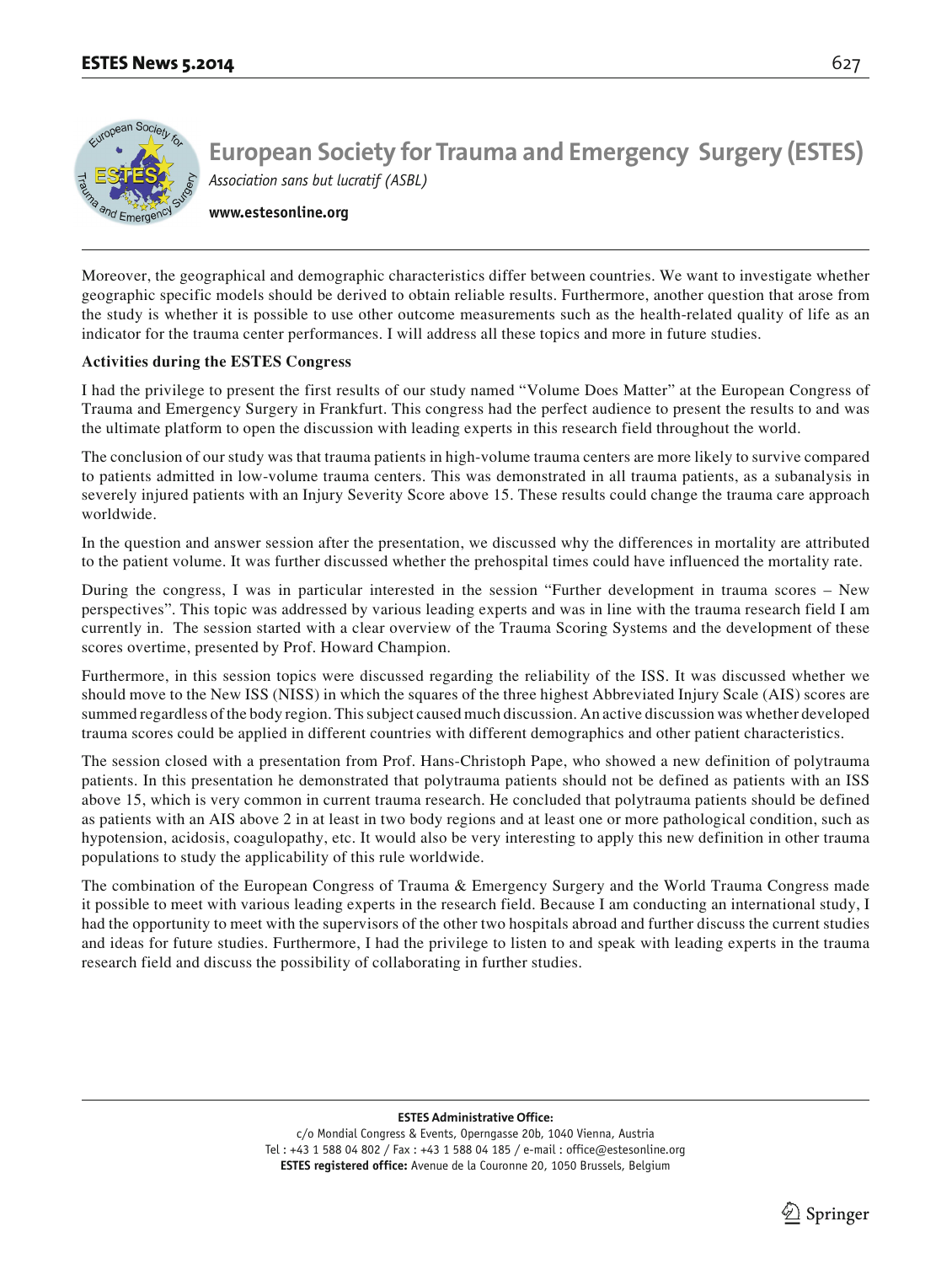

**www.estesonline.org**

Altogether, I have experienced the ESTES Congress as a very inspiring and educational congress with new input for future studies.

### **References**

- 1. Lansink KW, Gunning AC, Spijkers AT, Leenen LP (2013) Evaluation of trauma care in a mature level I trauma center in the Netherlands: outcomes in a Dutch mature level I trauma center. World J Surg 37:2353–2359
- 2. Lansink KWW, Gunning AC, Leenen LPH (2013) Cause of death and time of death distribution of trauma patients in a level I trauma centre in the Netherlands. European Journal of Trauma and Emergency Surgery (Internet) 39:375–383

# **This congress grant was sponsored by the Austrian Trauma Society. Thank you!**

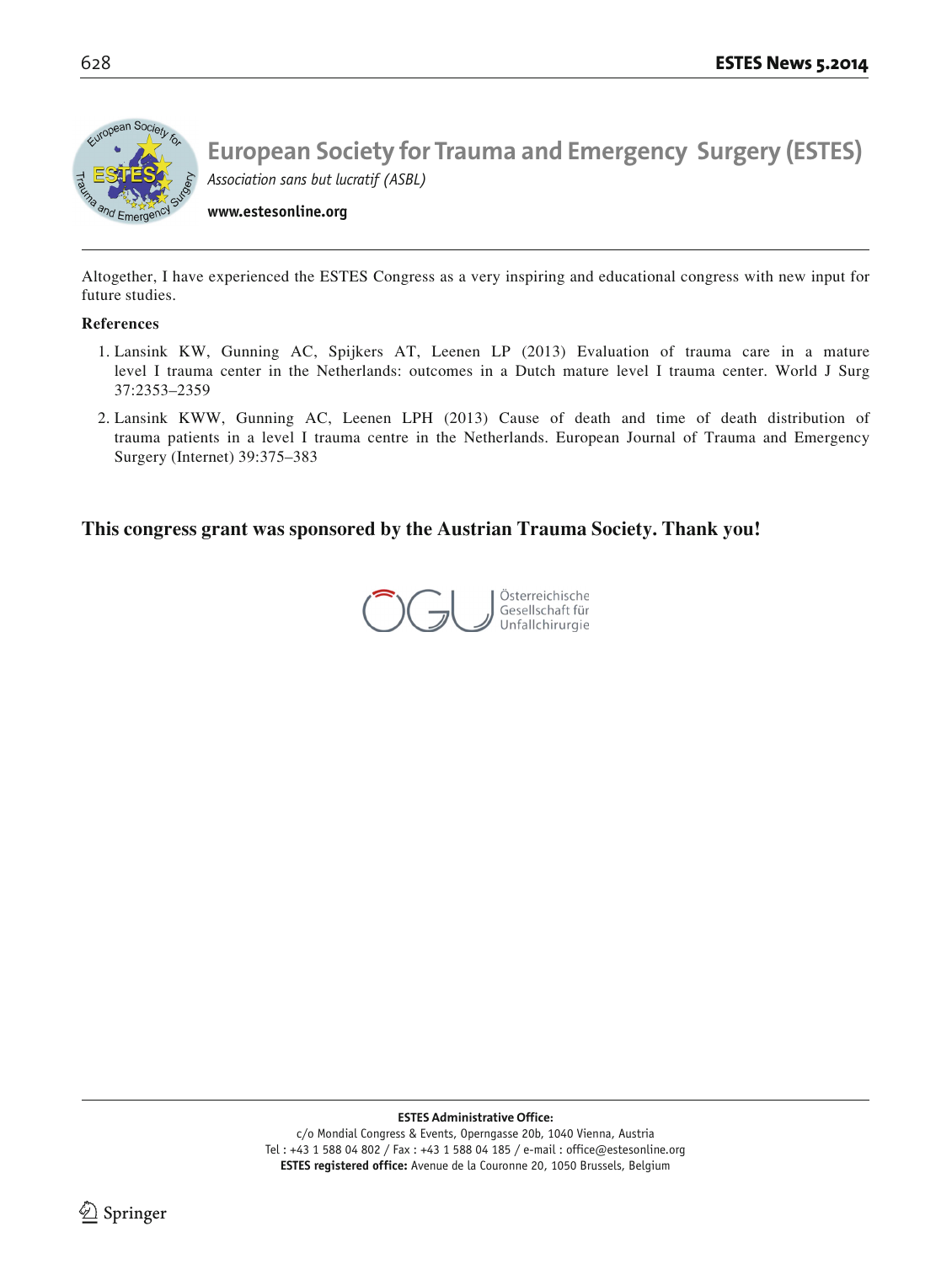

**www.estesonline.org**

# **Report of ESTES Grant Winner Dr. Gertraud Gradl**



Dear members of the funding society,

First of all I would like to take the opportunity to express my gratitude for receiving the ESTES Congress Grant 2014. I truly thank you for the opportunity to attend this interesting congress and to present some of my research.

As a young researcher, I am honored that my work has been acknowledged by your institutions. The award competition represents an important initiative for the promotion of novice researchers and I am convinced that it will continue to stimulate young scholars to seek excellence in the research they conduct.

I completed my residency training at the Department of Trauma and Reconstructive Surgery at the Universitätsklinikum Aachen, Germany, this year. After returning from a one-year research fellowship in Boston, USA, I became very involved in medical education and skills training in Orthopaedic and Trauma Surgery and was therefore especially proud and honored to present

three of my projects in this field at such a large and renowned meeting as the ECTES. My talk on "Multidimensional approach to teaching anatomy – do gender and learning style matter?" prompted lively discussions, and the critical yet very inspiring comments from the chairmen Professors Zago and Obertacke really made me to rethink some of my methods.

At the opening ceremony, this year's congress president Professor Ingo Marzi, the ESTES president Professor Luke Leenen and the World Coalition of Trauma Care President Prof. Raul Coimbra extended a warm welcome to all attendees. At the welcome reception we had the chance to catch up with old friends and to make new ones over delicious snacks and drinks.

One of the most remarkable aspects of this year's congress was again the sheer number of top notch sessions and speakers which made it quite difficult to choose one over the other. My personal highlights among the podium presentations included the keynote lectures "Nailing or plating of the proximal humerus today," and "Research in education related to trauma care" as well as the Küntscher Society Symposium "Nailing of metaphyseal fractures – What have we learned?" and the Round Table on geriatric trauma.

On Sunday morning I joined the Poster Session on Orthopedic Reconstruction and had a highly inspiring expert discussion on pearls and pitfalls of iliosacral screw positioning. The interdisciplinary and international character of the congress provided an amazing platform for discussion and networking.

The official congress evening at the Gesellschaftshaus Palmengarten was the perfect top off to a great congress and we enjoyed a wonderful dinner at an amazing location.

#### **ESTES Administrative Office:**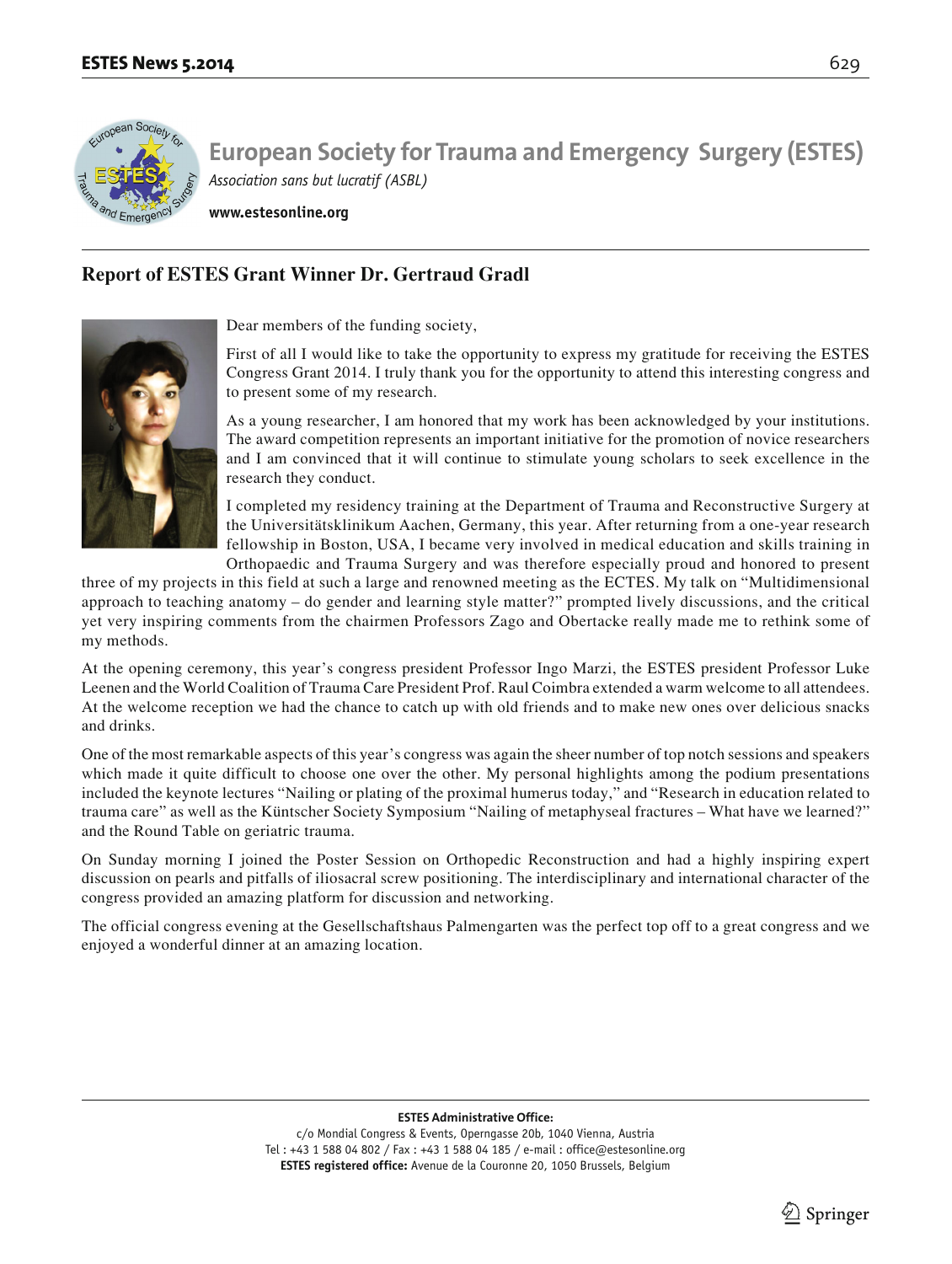

**www.estesonline.org**

I would like to thank the ECTES 2014 organizing committee for this successful congress and for letting me present my resear.

I am really looking forward to continue the discussions at next year's meeting in Amsterdam.

Sincerely yours,

Gertraud Gradl

**This congress grant was sponsored by Schweizerische Gesellschaft für Traumatologie und Versicherungsmedizin. Thank you!**



**ESTES Administrative Office:**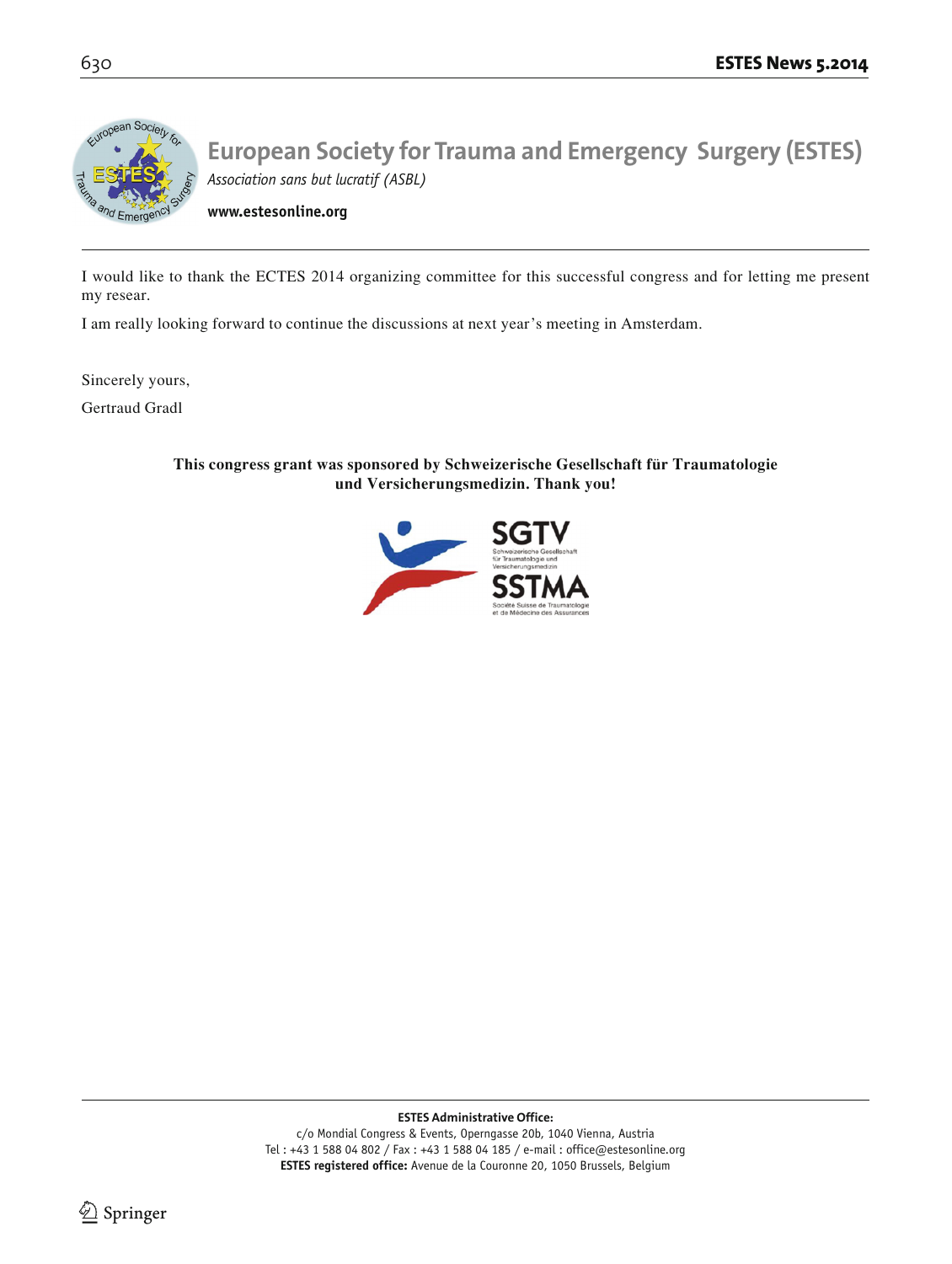

**www.estesonline.org**

# **Would You Also Like to be a Congress Grant Winner?**

Are you going to attend the 16th European Congress of Trauma and Emergency Surgery taking place in Amsterdam, The Netherlands (May 10–12, 2015)?

Would you like to win a travel grant of EUR 1,000?

Do you fulfill the criteria?

If your answer to all questions above is "yes", seize this chance and apply now!

The prerequisites are

- Age below 35 (date of congress is decisive)
- Specialist or Specialist-in-Training in Trauma and Emergency Surgery
- Submission and presentation of an accepted abstract
- Documented scientific activities
- Submission of the required documents (letter of intent, CV, list of publications, letter of recommendation)
- Short written report about the congress after the event
- Individual member of ESTES or intention to become an individual member of ESTES

The application form can be downloaded on the ESTES website (Education).

To apply for a grant, please return the completed application form and all required documents to the ESTES Administrative Office:

office@estesonline.org, fax: +43 1 58804 185

Application Deadline: **Thursday, January 15, 2015**

**ESTES Administrative Office:**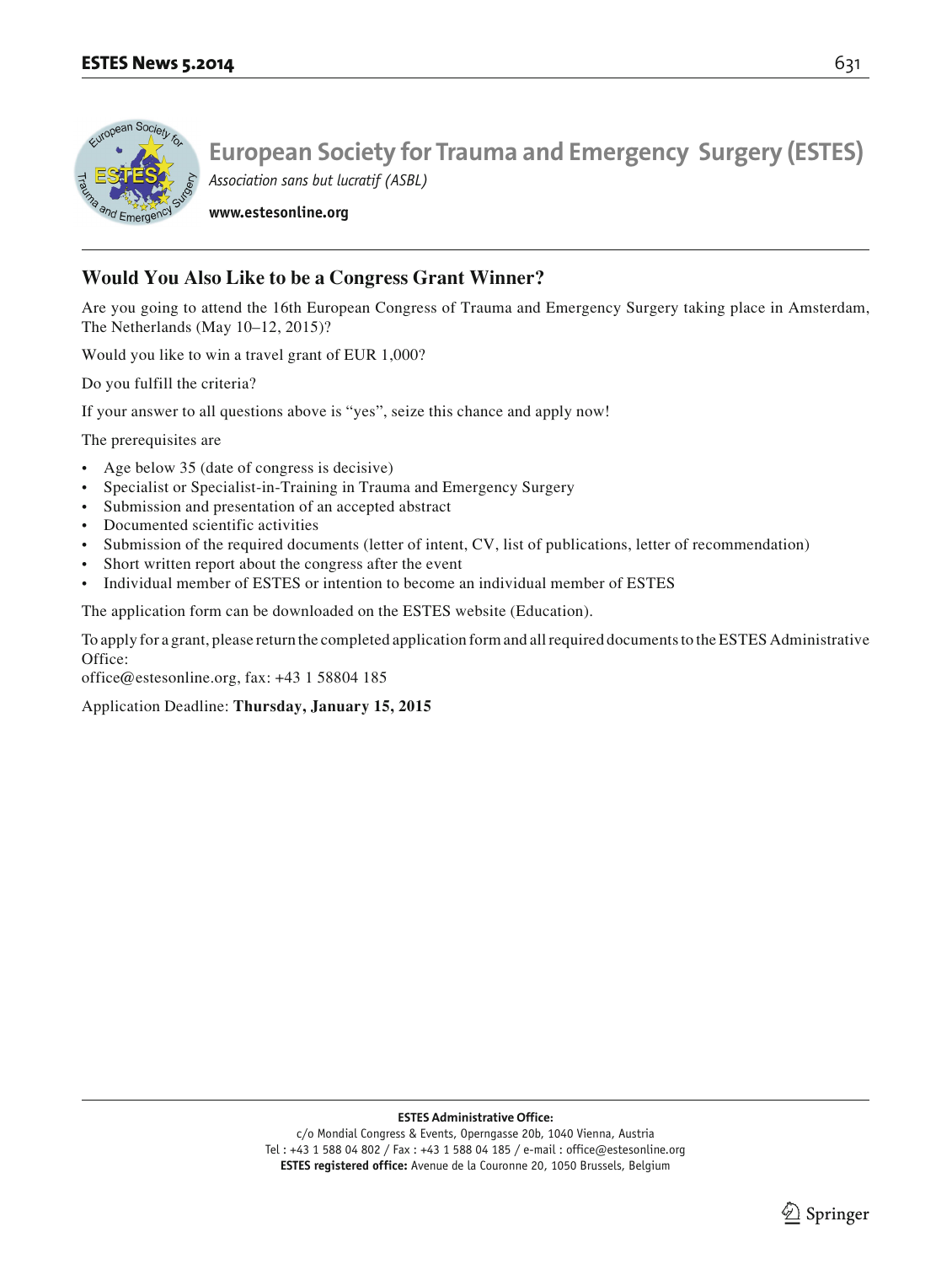

**www.estesonline.org**

# **Report of the Disaster & Military Surgery Section Meeting**

Dear Members of the D & MS section, hereby the minutes of the section meeting are presented.

**Time: Sunday, May 25, 12:30 – 13:30 Location:** Klausur room

### **1) Opening and welcome**

- Welcome to the meeting
- Mike Bemelman was approved as chair of the meeting
- Bob Dobson was approved as secretary of the meeting
- **2) Approval of the agenda and additional points** No additional points were mentioned
- **3) Approval of the minutes regarding the last meeting in Lyon, France** Minutes of the last meeting were approved

## **4) Election new secretary: Philipp Fisher**

- Bemelman gave an explanation concerning the decision of Bob Dobson to step down, for personal reasons, after being secretary for one year. He is thanked for his valuable contribution.
- Philipp Fisher was proposed as the new secretary of the Disaster & Military section and unanimously approved.

# **5) Election new vice chairman; Boris Hreckovski**

- Bemelman explained that Fernando Turegano, according to the bylaws, has to step down as Vice Chair. He is thanked for his valuable contribution.
- Boris Hreckovski was proposed as new Vice Chair of the Disaster & Military section and unanimously approved.

# **6) Report from EU project FP 7 UKB /DITAC (Phillip Fischer - Germany)**

- DITAC up-date from Philipp Fischer. Mid-term review, DITAC project stopped, and then put under review by the EU until further notice.
- **7) Additional point was brought in by Robert Faccincani concerning the HEARTS project.** The application achieved the 16th place. This was not enough for a grant; the project is closed. Focus is now on a new project at the end of this year. Threats Project (Terrorist Attacks on Hospitals: Risk and Emergency Assessment, Tools, & Systems) was explained by Roberto Faccincani as a new EU Project to start later this year.

# **8) Invitation for topics for focus on Disaster 2015 EJTES**

- Proposed topics included the following: Industrial burns, Road crash studies, Disaster classification.
- Mike Molmer mails topics: incidents and emergency services in large gatherings such as Glastonbury or Roskilde Festival. Arctic disaster, how we train and handle these
- The Section is invited and encouraged to provide topics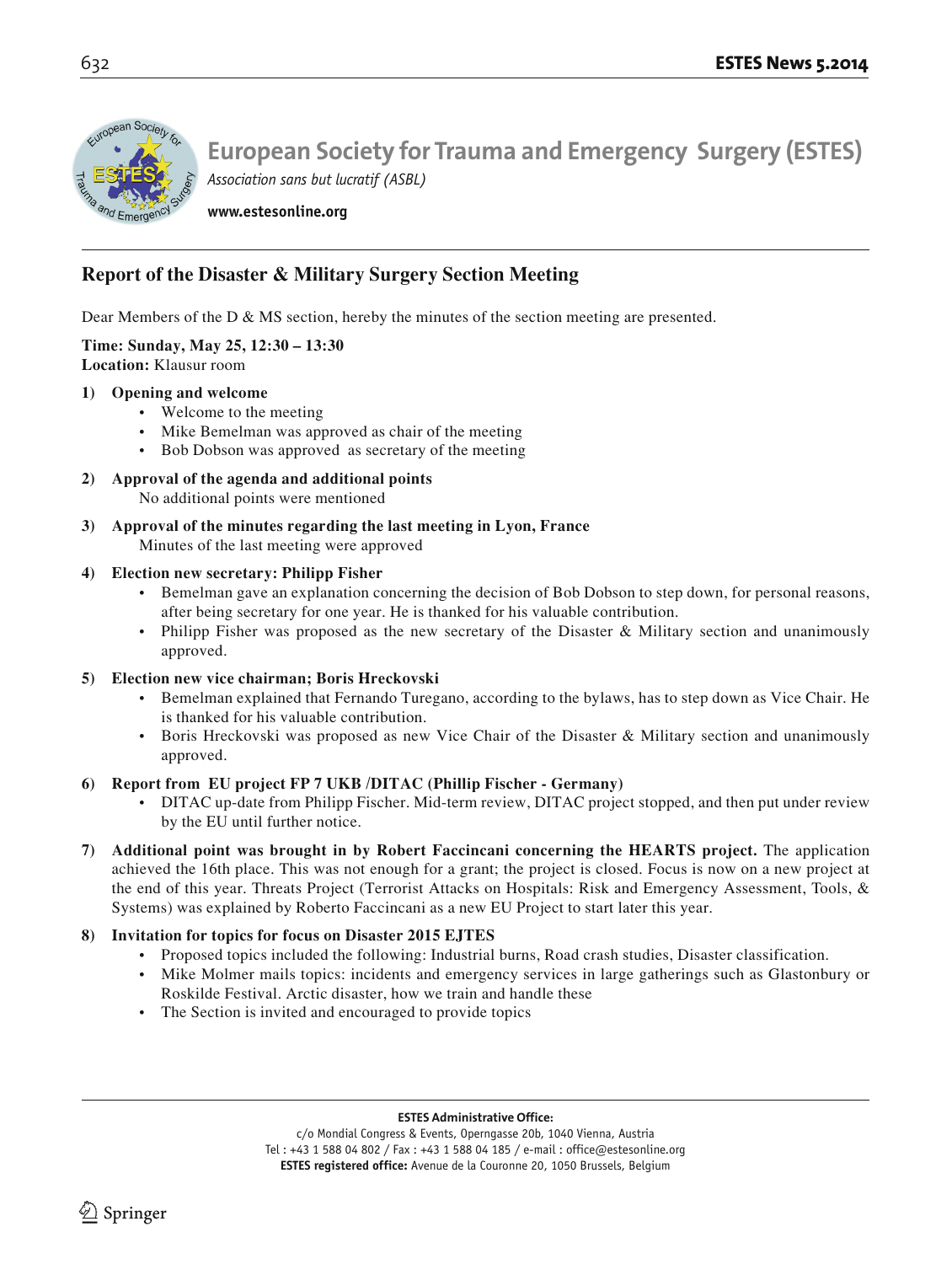

**www.estesonline.org**

### **9) Missions for D&M section.**

 Bemelman emphasized that the missions for the Disaster & Military section must have a general and broad focus, no private or personal enterprises.

- Disaster Course with every ECTES
- Continue involving military
- Increasing involvement prehospital
- Seek collaboration WADEM

### **10) Program Frankfurt 2014**

- The program of Frankfurt was presented and discussed. The section in general was satisfied with the provided sessions. However, the section regrets the low involvement of the section members with the design of the sessions by the congress working group. It was emphasized that for the coming congress in Amsterdam collaboration with the section is strongly recommended.
- Furthermore, it was emphasized that all business section meetings were planned at the same time which made it impossible to attend several meetings. It was emphasized that this is an undesirable structure which needs attention with the next congress in Amsterdam

### **11) Suggestions for program topics of ECTES Amsterdam 2015**

- Topics: Macsim triage one day course
- Tccc combat care course
- Lessons from Afghanistan and Iraq
- Lessons learned; Why don't we learn
- Medical care resilience when under attack Threats
- Maritime disasters
- Continuum of care in civilian and military settings.

### **12) Other business:**

 Olivera Lupescu asked if ESTES can provide support for the team members of the DITAC in their defense against the results of the midterm evaluation of the EU. Bemelman emphasized that the DITAC is strictly a private enterprise of D&M's members; the ESTES has knowledge of the project but has no further official involvement with this project. Therefore official support cannot be given.

### **13) Next business meeting**

Amsterdam 2015 ECTES Conference.

On behalf of

| Chairman:      | Mike Bemelman    |
|----------------|------------------|
| Vice Chairman: | Boris Hreckovski |
| Secretary:     | Philipp Fischer  |

#### **ESTES Administrative Office:**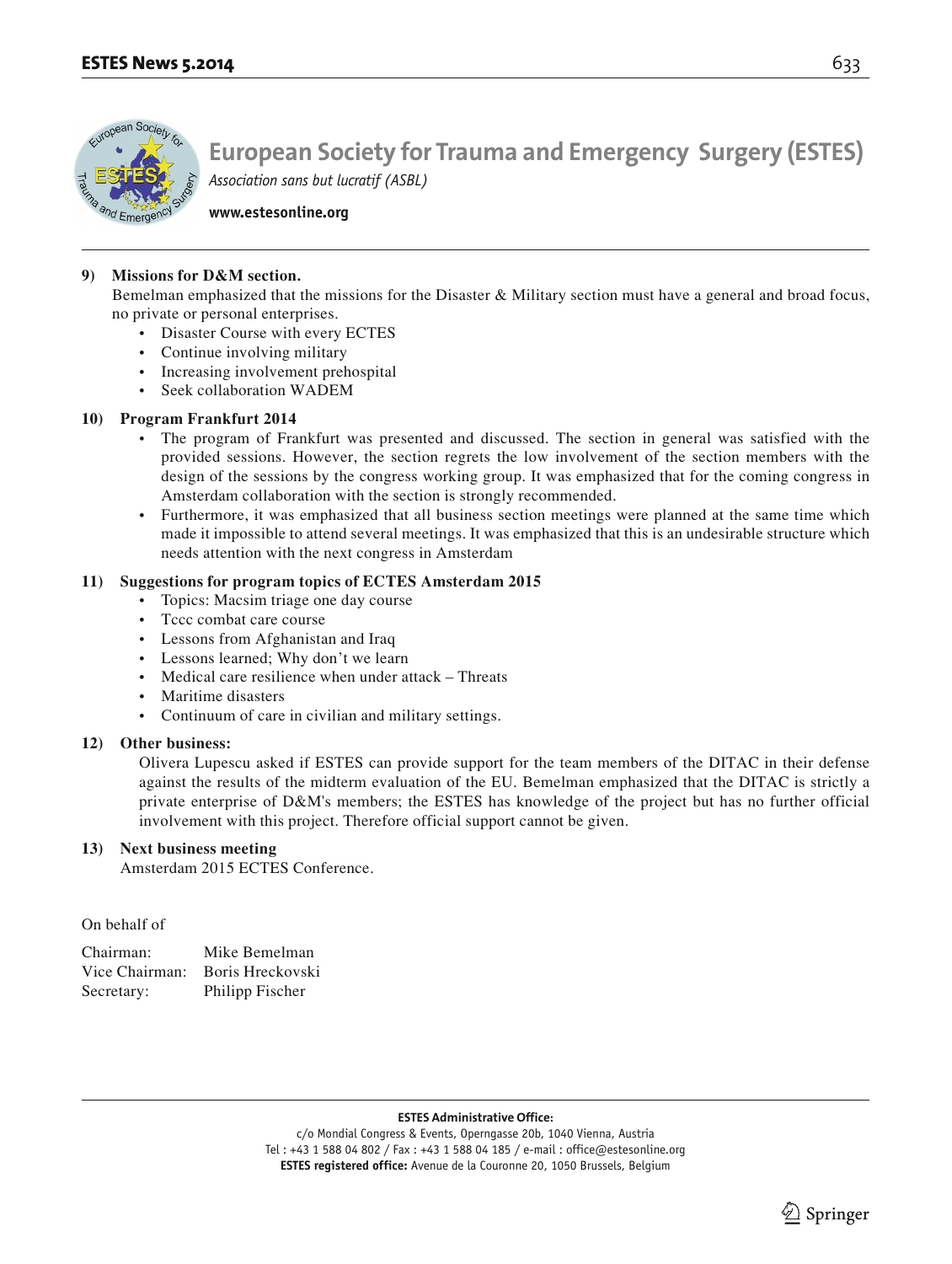

**www.estesonline.org**

# **Report of the Annual Meeting of the Emergency Surgery Section**

Held at the Frankfurt Congress Centre, Frankfurt am Main, Germany on Sunday, 25 May 2014.

The Chairman opened the meeting at 12:45 p.m. and welcomed the section members to the meeting. Mahir Özmen was confirmed as Secretary for the meeting.

The minutes of the previous Section Meeting in Lyon on 6 May 2013 had been previously circulated and were accepted as a true and accurate record of the meeting.

## **Video Platform Update**

At the last section meeting Jonathan Tilsed had outlined a proposal to develop a video facility on the ESTES website. This depended on having the facility to upload videos to the congress abstract website so that they could be reviewed to ensure quality, before being put onto the website. By using the abstract website, this could be achieved at no extra cost to ESTES. A review panel was set up, but unfortunately the congress organizers decided not to have videos at Frankfurt and so this did not happen. However, a new group has been set up under the leadership of Eric Voiglio to revamp the ESTES website and it is hoped that this will include a facility for videos.

## **Emergency Surgery Course**

The chairman updated the meeting on behalf of Ari Leppaniemi, Abe Fingerhut, and members of the steering group on developments with the Emergency Surgery Course. The manual is with the editor and publication is due in late 2014/ early 2015. The group is working towards convergence with similar courses (in Austria and Ireland) and a joint ESTES/ AAST course. Courses are already planned for Abu Dabi, Kuwait, Riyadh, and Istanbul.

A keen discussion ensued and a number of comments and criticisms were voiced. Hayato Kurihara was able to answer some of the meeting's questions. It was agreed that the Chairman would invite the interested parties at the meeting to email their concerns to him so that he could pass them on to the steering group.

# **MUSEC Update**

Mauro Zago updated the meeting on the activities of the MUSEC group. Since launching the course at Lyon in 2013 the faculty had run 7 courses (a total of 18 modules) for 140 participants from 24 different countries. A further 7 courses are planned in the next 12 months. The group has also established a MUSEC website (www.thesoundofthebody.eu).

Isidro Martinez presented the results of a survey of 654 surgeons undertaken by the group. Half of the 142 respondents performed ultrasound themselves. In all, 93.6% thought it was a useful skill to have, 47% had taught themselves while 10% had been involved with MUSEC.

# **AMI Guidelines**

The chairman thanked the members of the Acute Messenteric Ischaemia guidelines working group for their continued contribution and updated the meeting on their progress. The group had identified and scored 359 references and divided the project into sections (Introduction, Presentation, Diagnosis, Treatment & Prognosis) with members of the steering group taking responsibility for each of these. The steering group had held 5 Skype conferences and a working session was planned for 26 May 2014.

**ESTES Administrative Office:**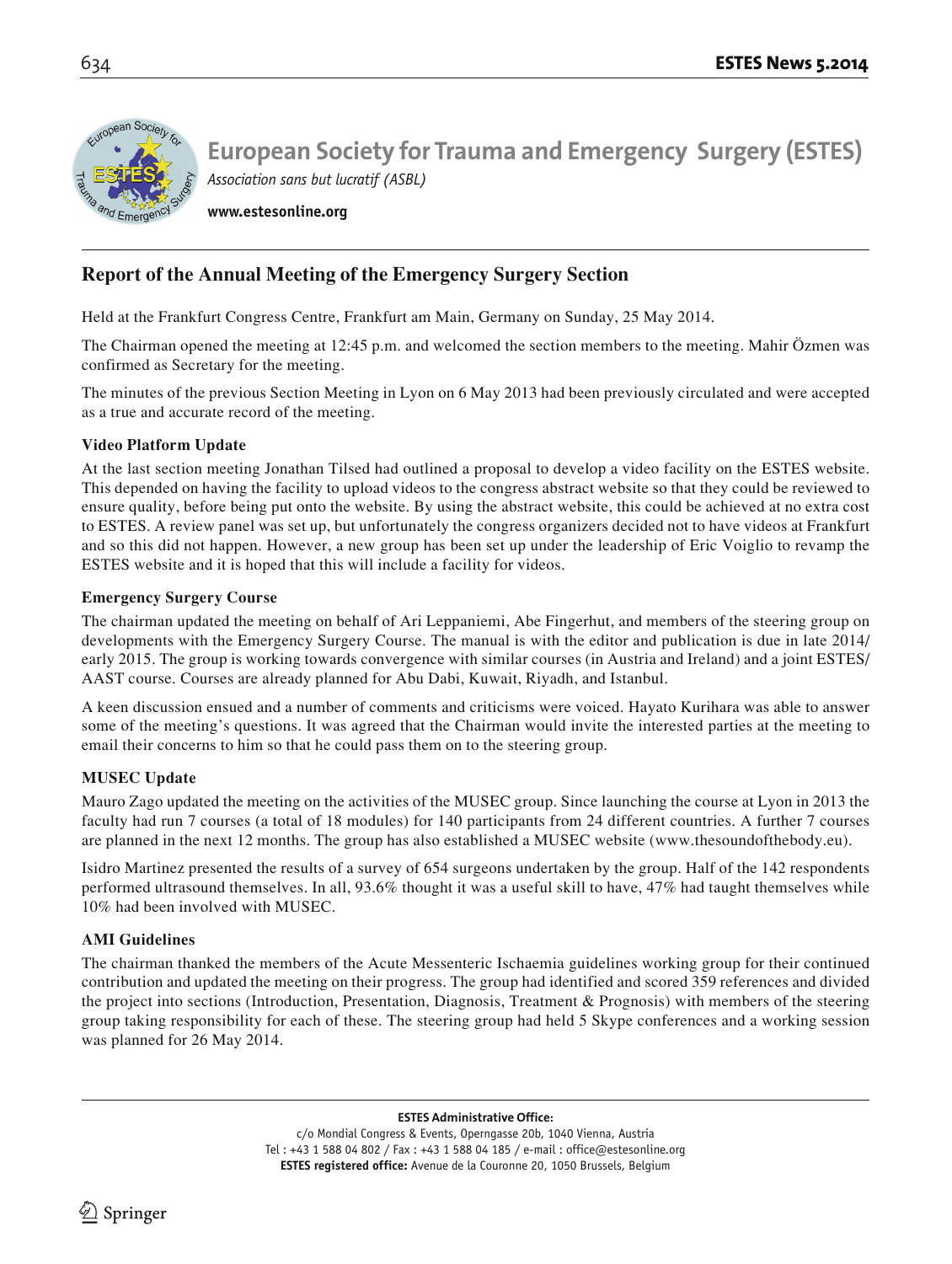

**www.estesonline.org**

### **Election of New Committee Members**

Eric Voglio, Diego Mariano, Alexandru Nicolau, and Martin Sundelof had each completed their terms of office. Diego Mariano was eligible for re-election. Diego Mariano, Rıfat Latifi, Kaya Saribeyoglu, and Andrea Casamassima were elected by the meeting to serve on the Emergency Surgery Section Committee for 2014–2017.

### **Proposals for Amsterdam**

The chairman reported the topics that had already been suggested for ECTES 2015 by members of the section and others were suggested by the meeting. The chairman outlined how the program suggested for Frankfurt had been changed and some of the problems that this had caused. After some discussion the meeting felt that ESTES would benefit from a more formal structure to the Congress program committee.

### **Other Business**

Carlos Mesquita suggested that the section should work on a European Curriculum for Emergency Surgery and agreed to take the lead on this project.

### **Date of Next Meeting**

The next meeting of the Emergency Surgery Section will take place during the 16th European Congress of Trauma and Emergency Surgery at the Amsterdam RAI in the Netherlands from 10–12 May 2015.

There being no other business the meeting was adjourned at 13:57 p.m.

**ESTES Administrative Office:**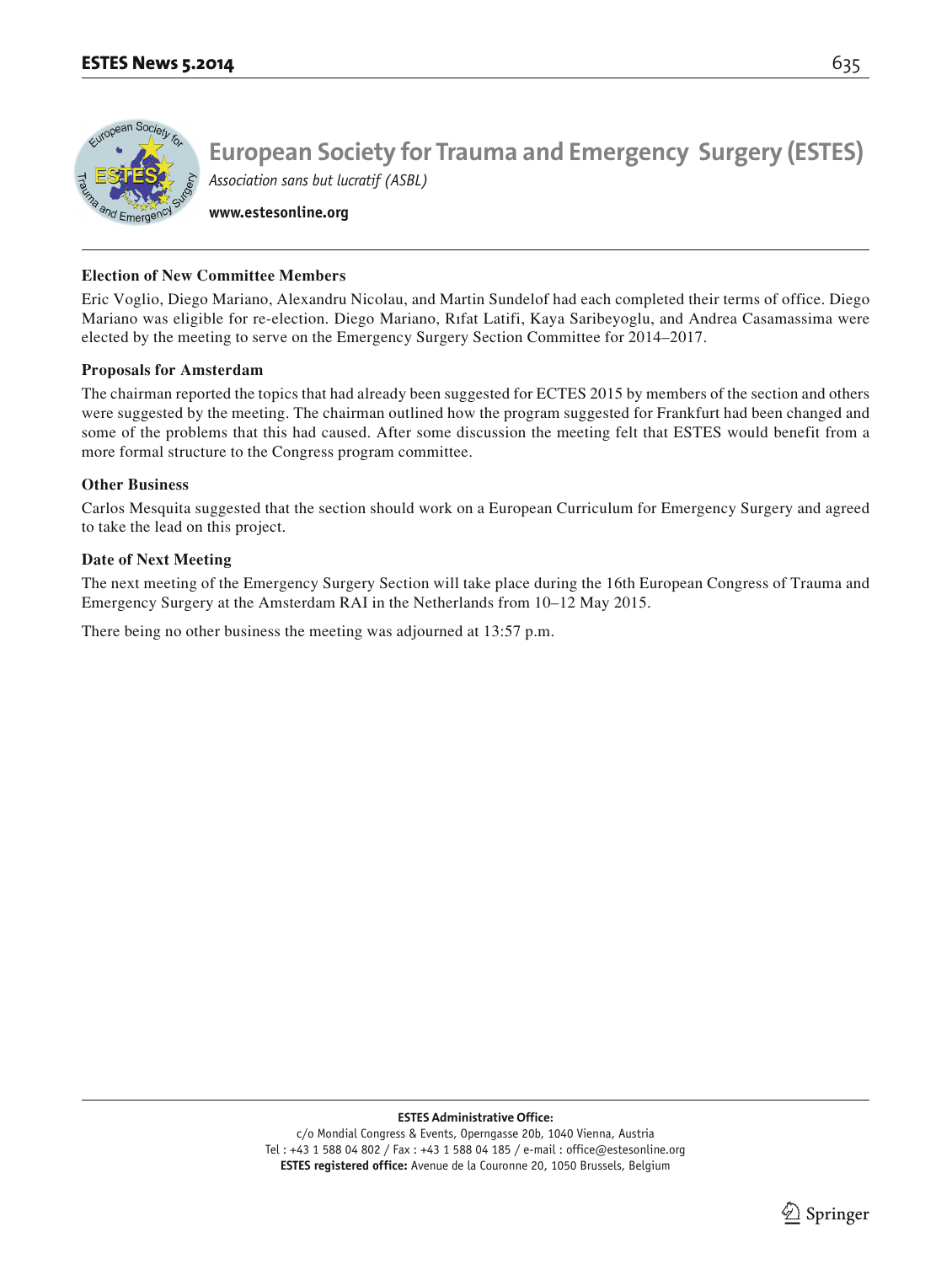

Dear colleagues,

After the successful ECTES 2014 & 2nd WTC in Frankfurt, Germany, we are now looking forward to the 16th European Congress of Trauma and Emergency Surgery which will take place in Amsterdam, the Netherlands, from May 10–12, 2015.

### **Important dates to remember:**

| Monday, September 1, 2014                                           | Friday, December 19, 2014                                                                           |
|---------------------------------------------------------------------|-----------------------------------------------------------------------------------------------------|
| Start abstract submission                                           | Notification of abstract acceptance                                                                 |
| Wednesday, October 24, 2014<br>Deadline for submission of abstracts | Friday, February 27, 2015<br>Deadline for early bird registration fee,<br>registration cancellation |
| Monday, December 1, 2014                                            | Friday, April 17, 2015                                                                              |
| Start online registration                                           | End of regular fee                                                                                  |
|                                                                     | Saturday, May 10 - Tuesday, May 12, 2015                                                            |

16<sup>th</sup> European Congress of Trauma and Emergency Surgery

# **The deadline for abstract submission is Wednesday, October 24, 2014.**

All necessary information regarding topics and submission details can be found on the website (www.ectes2015.org).

**A Preliminary Scientific Programme** (including keynote speakers and first session details) will be available online by late summer.

Sessions will cover the following topics:

- Trauma systems
- The acute care surgeon
- Endovascular intervention of surgery: Who stops the bleeding
- Acute management of pancreatic injury and disease
- Shock control and management
- Evidence-based trauma and acute care
- Necrotising soft tissue infections
- New technologies in trauma and acute care
- Polytrauma
- Truncal trauma
- Burn injuries

### Sincerely,

# **The ECTES 2015 Organizing Team**

Mondial Congress & Events Mondial GmbH & Co. KG Operngasse 20b, 1040 Vienna, Austria  $t + 43$  1 58804-114,  $f - 185$ ectes2015@mondial-congress.com www.estesonline.org

### **ESTES Administrative Office:**